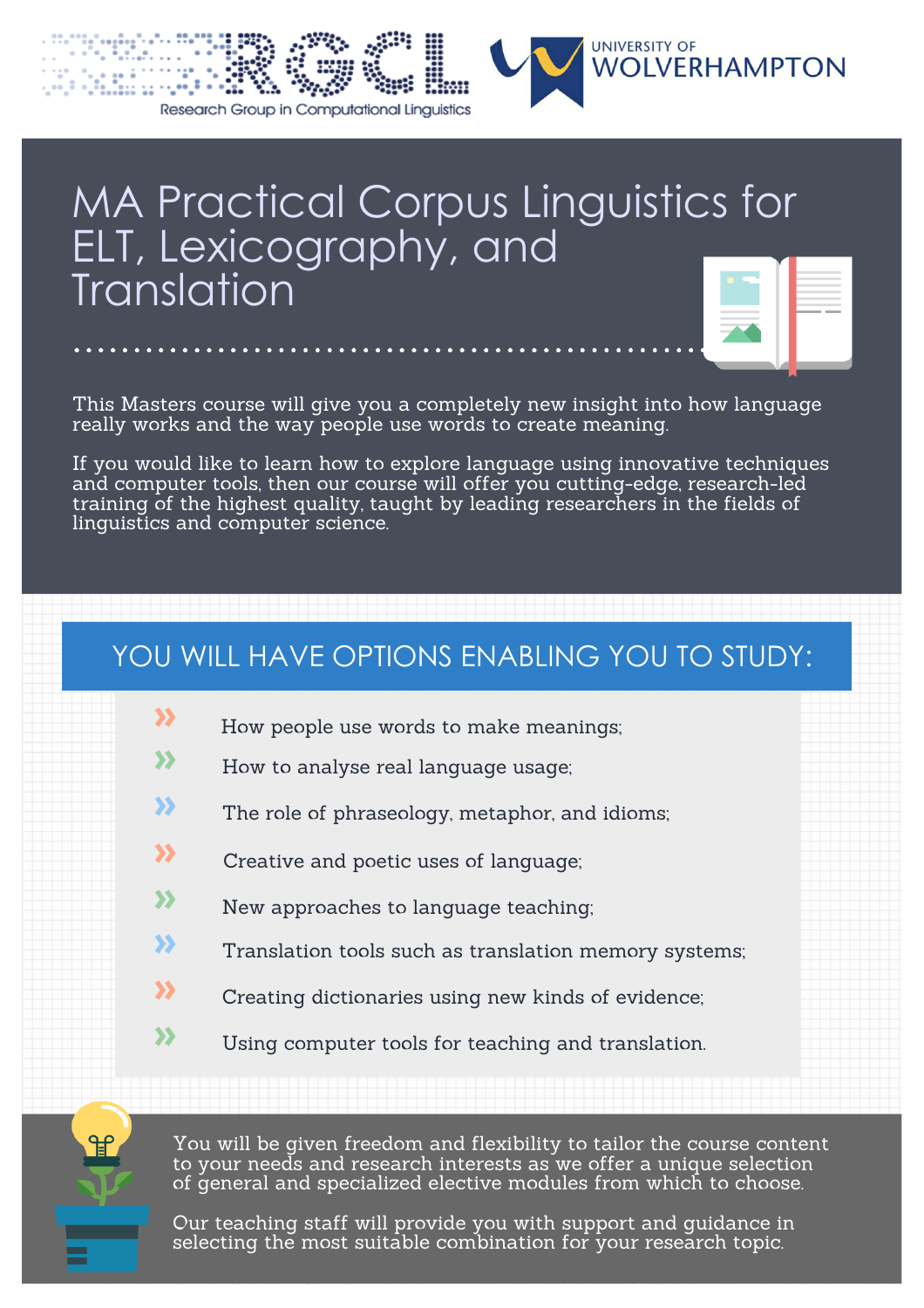### WHAT HAPPENS ON THE COURSE?



This course will introduce you to the use of corpora – large electronic collections of written and/or spoken text that serve as a reliable source of evidence in linguistic analysis. ('Corpora' is the plural of 'corpus'.)

You will learn how to design, analyse, and exploit corpora in language teaching, dictionary writing, and translation for English or any other language.

You will focus on developing general linguistic knowledge and research skills, which you will be able to apply to your chosen area of expertise in Semester II.

You will learn about words, meanings, and linguistic creativity, broaden your knowledge of grammar, and acquire basic research and professional skills.

You will also have an opportunity to learn the essentials of computer programming by attending our elective module in Python.

### Semester 1 **Semester 2** Semester 2

You will be introduced to corpus linguistic methods and their application to three areas of research:

- language teaching,
- lexicography, and
- translation.

You will start planning your dissertation and engage in one-on-one consultations with your supervisor.

You will become proficient in the use of sophisticated corpus tools such as the Sketch Engine (https://www.sketchengine.co.uk), as well as state-of-the-art specialist software for professional translators and lexicographers.

Want to find out more about our modules? Visit our webpage: http://rgcl.wlv.ac.uk/macorling/modules/

As a Masters student on this course, you will be part of our Research Institute of Information and Language Processing (RIILP), an independent, research-driven University unit specializing in linguistics and natural language processing.

Join our team of international researchers and start exploring language now!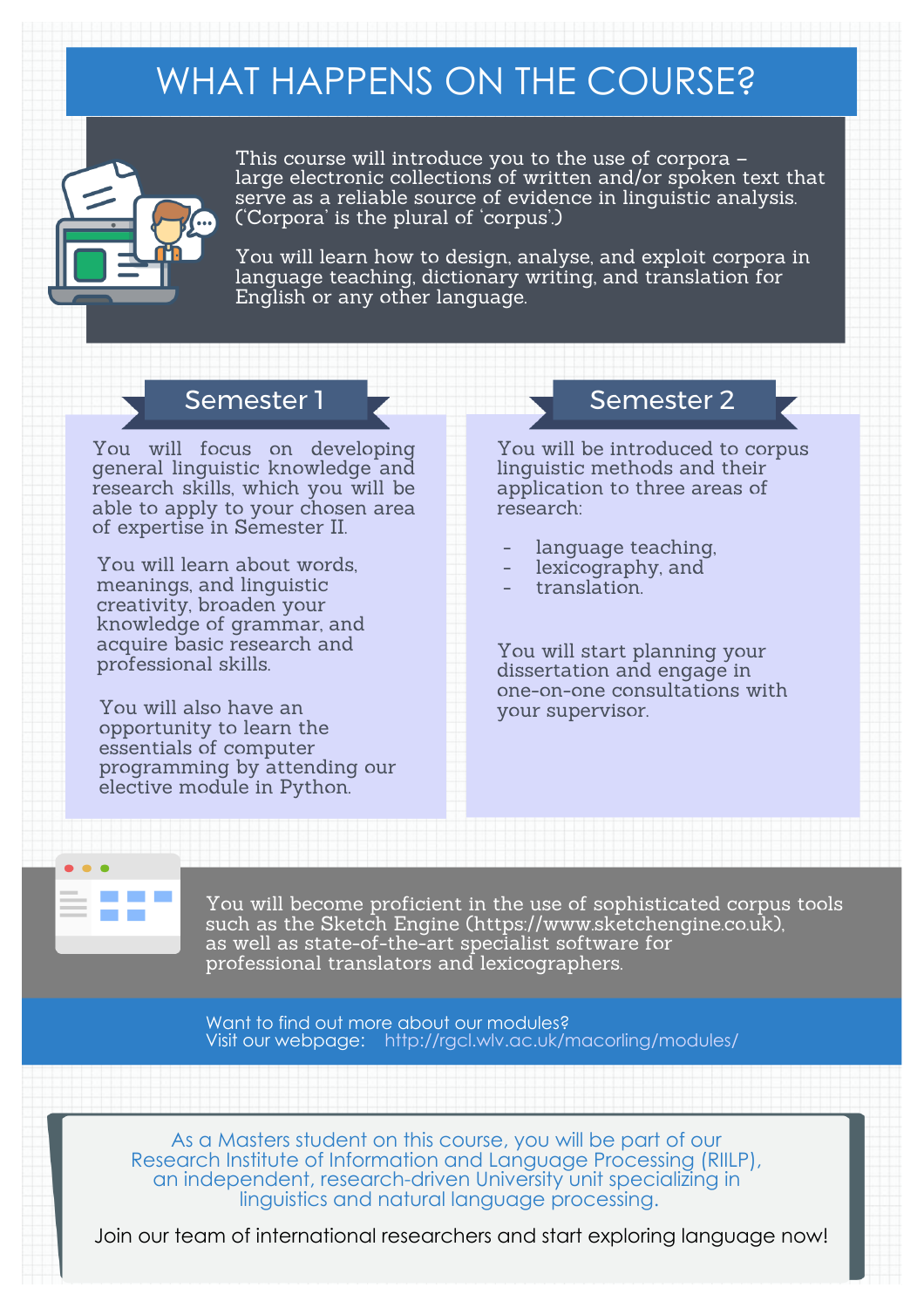### WHY CHOOSE THIS COURSE?



#### BE EMPLOYABLE

The course will enable you to develop interdisciplinary knowledge and practical, transferrable skills, enabling you to meet the most recent and relevant demands of the field.



#### BE COMPETITIVE

If you are interested in technological aspects of language study, you will also have an option to learn basic computer programming – a skill that is increasingly sought after by companies seeking to employ language professionals.



#### LEARN FROM THE BEST

You will be taught by leading researchers in the field: our teaching staff at the Research Institute of Information and Language Processing (RIILP) are engaged in high-quality research, as evidenced by the latest RAE 2008 and REF 2014 results.





The University of Wolverhampton boasts an outstanding graduate employability rate –  $96\%$  of students are in work or further training six months after graduation!



#### WHY STUDY AT WOLVERHAMPTON?

The course will be run on the newly renovated City Campus, which is situated in the heart of the city centre and features:

- The Harrison Learning Centre: four floors of electronic, online, hardcopy and audio-visual materials;
- The Technology Centre with 500 PCs;
- A 'Social Learning Space', integrating a sandwich bar and PC islands;
- On-campus food court, shops, and outlets such as Starbucks;
- Sports facilities including a gym and a sports hall;
- Three Halls of Residence accommodating 1000+ students;
- City centre location, close to all amenities (restaurants, shops etc.);
- Excellent train connections to all major cities.